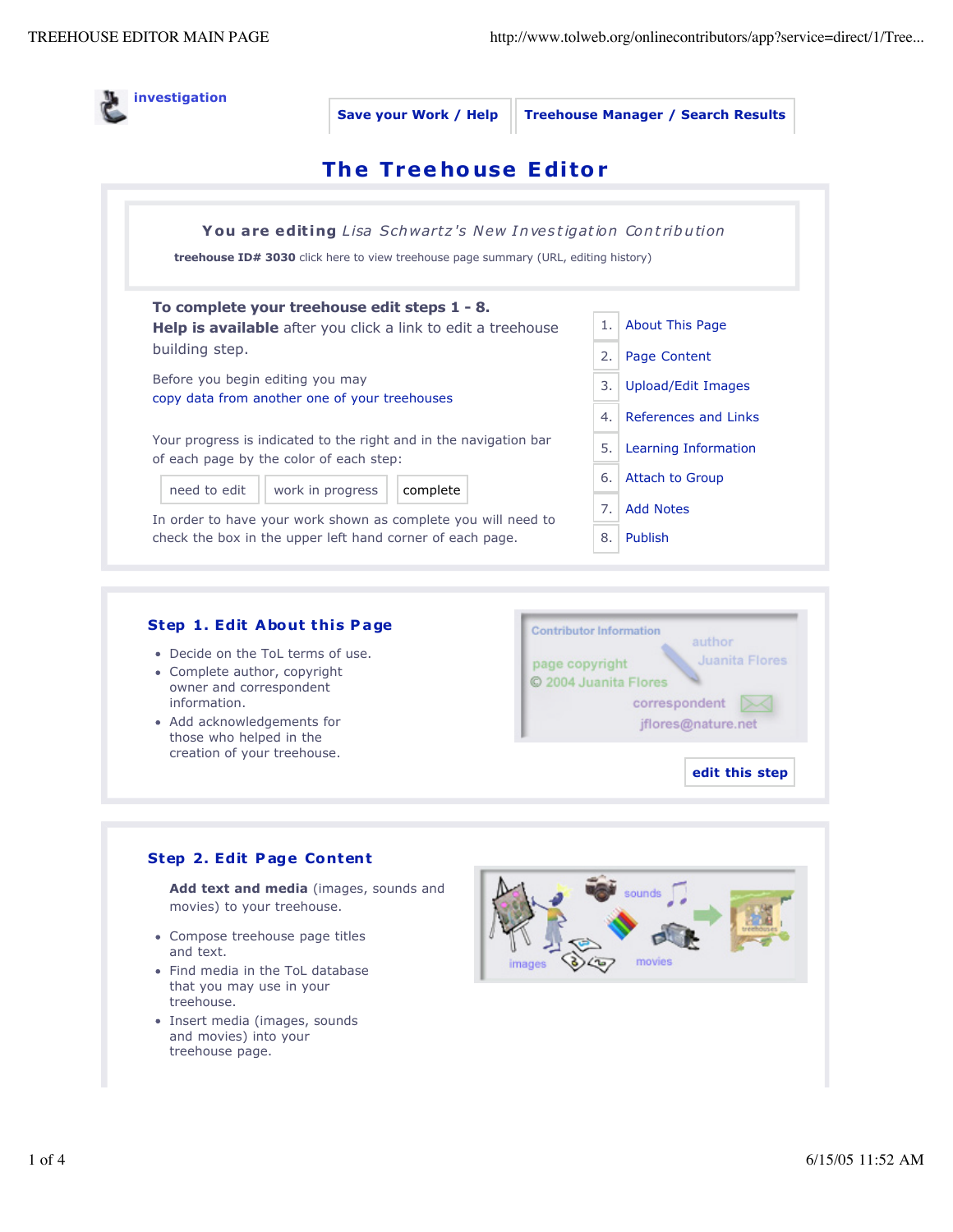#### **edit this step**

### **Step 3. Upload and/or Edit Media**

In order to insert media files (images, sounds and movies) you create yourself or find on the WWW into your treehouse, you will first need to upload (add) them to the ToL database.

When you upload media to the ToL database you must add information, such as copyright, for each media file.





#### **Step 4. Edit References and Information on the Internet**

Add reference materials and information on the Internet that you have used to create your treehouse and/or provide useful information for visitors.



### **Step 5. Edit Learning Information**

Add learning resource information like learner level and treehouse type so that others can easily find, visit and use your treehouse.



## **Step 6. Edit Attach to Group**

To publish your treehouse you must attach it to the Branch or Leaf page for the group of organisms on the Tree of Life that your

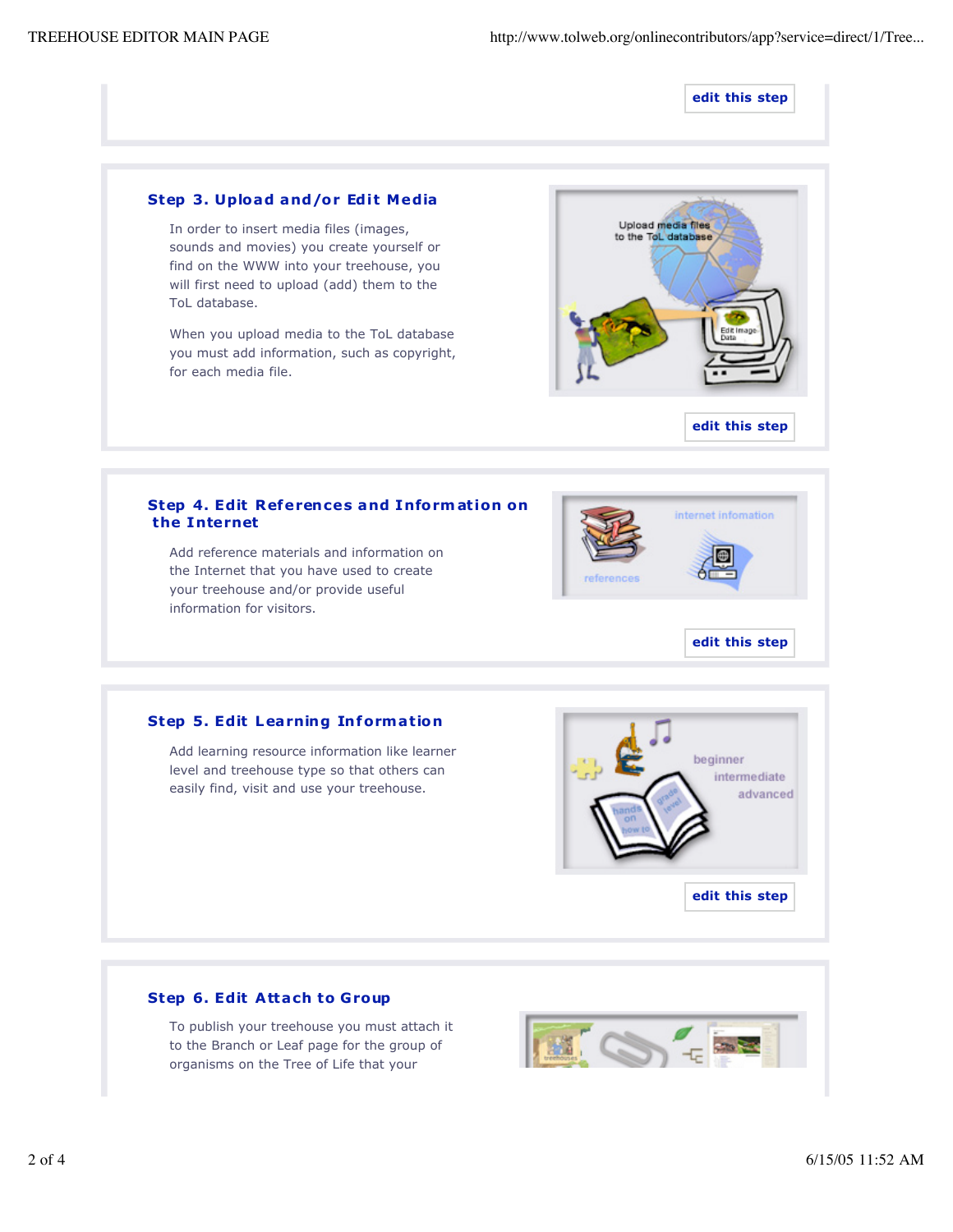treehouse is about. For example, if your treehouse is about Ants, you would attach it to the Ant branch page. Visitors to the ToL will then be able to access your treehouse from the Ants branch page, and from ToL searches for Ants.



# **Step 7. Add N otes** Add notes for yourself or for ToL Editors.

treehouse.

**Step 8. P ublish Y our Treehouse**

Your notes will *not* be published on your

When you are satisfied with your page you should submit it for publication on the ToL web site. As soon as your page has been approved for publication you will receive an email with its URL (web address). Visitors to the ToL will be able to access your treehouse via the group of organisms to which you attached your treehouse.



**edit this step**

**edit this step** 

#### **S ave your work!**

To save your work and preview your treehouse click Save and Preview at the bottom of each editing step's page.

**Warning!** You *must* click **Save and Preview** from each treehouse building step before you close the treehouse editor window or you will lose your work.

*Your ability to edit will time-out in 1 hour of inactivity.* Therefore, we recommend that

#### **G e t H e lp**

**Detailed help for each step is available once you click a link to edit a treehouse building step.**

**View:** 

Ex ample treehouse Ex ample editing form R y lan's editing proce ss All Editing Help Topics